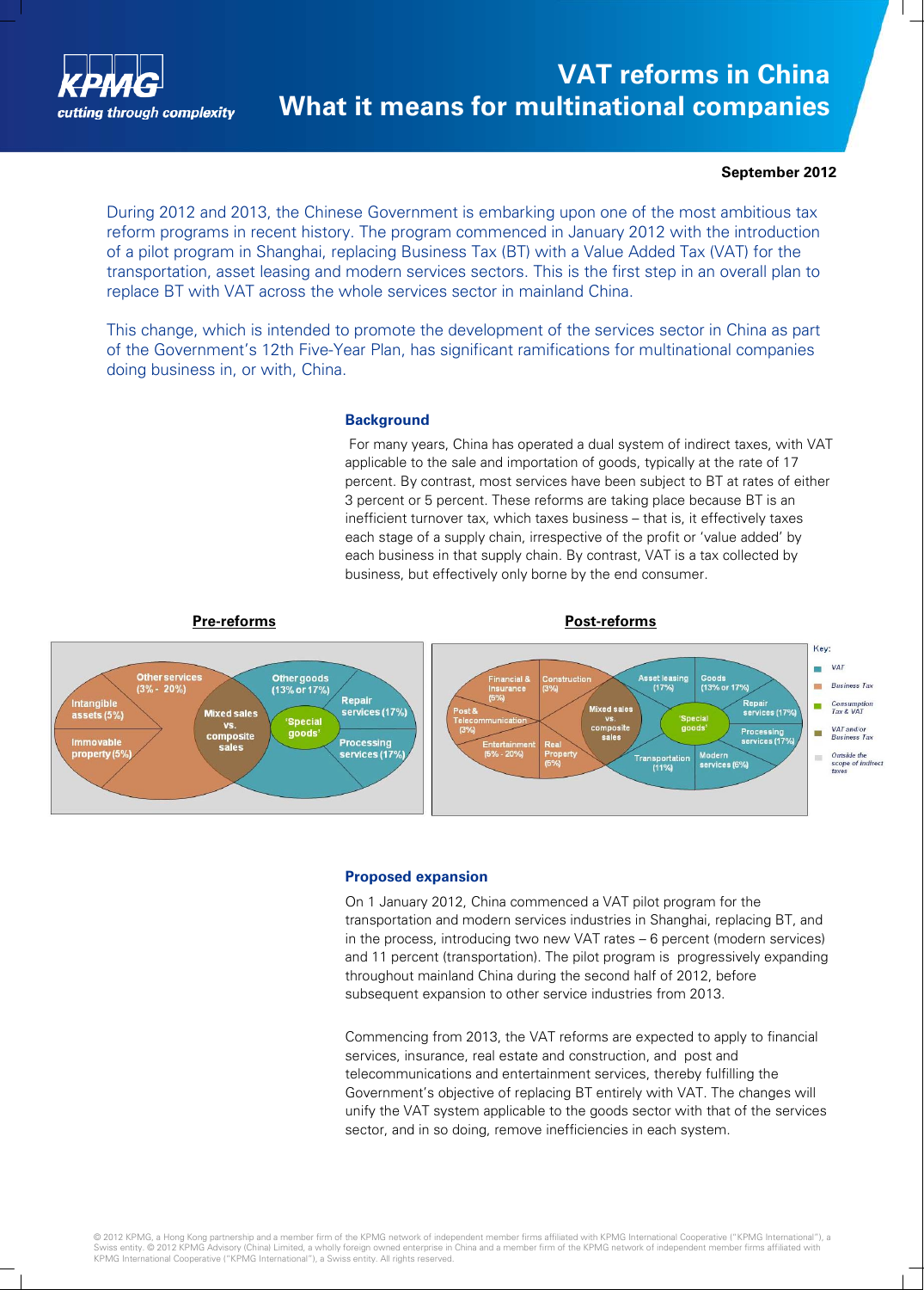

© 2012 KPMG, a Hong Kong partnership and a member firm of the KPMG network of independent member firms affiliated with KPMG International Cooperative ("KPMG International"), a Swiss entity. © 2012 KPMG Advisory (China) Limited, a wholly foreign owned enterprise in China and a member firm of the KPMG network of independent member firms affiliated with<br>KPMG International Cooperative ("KPMG Interna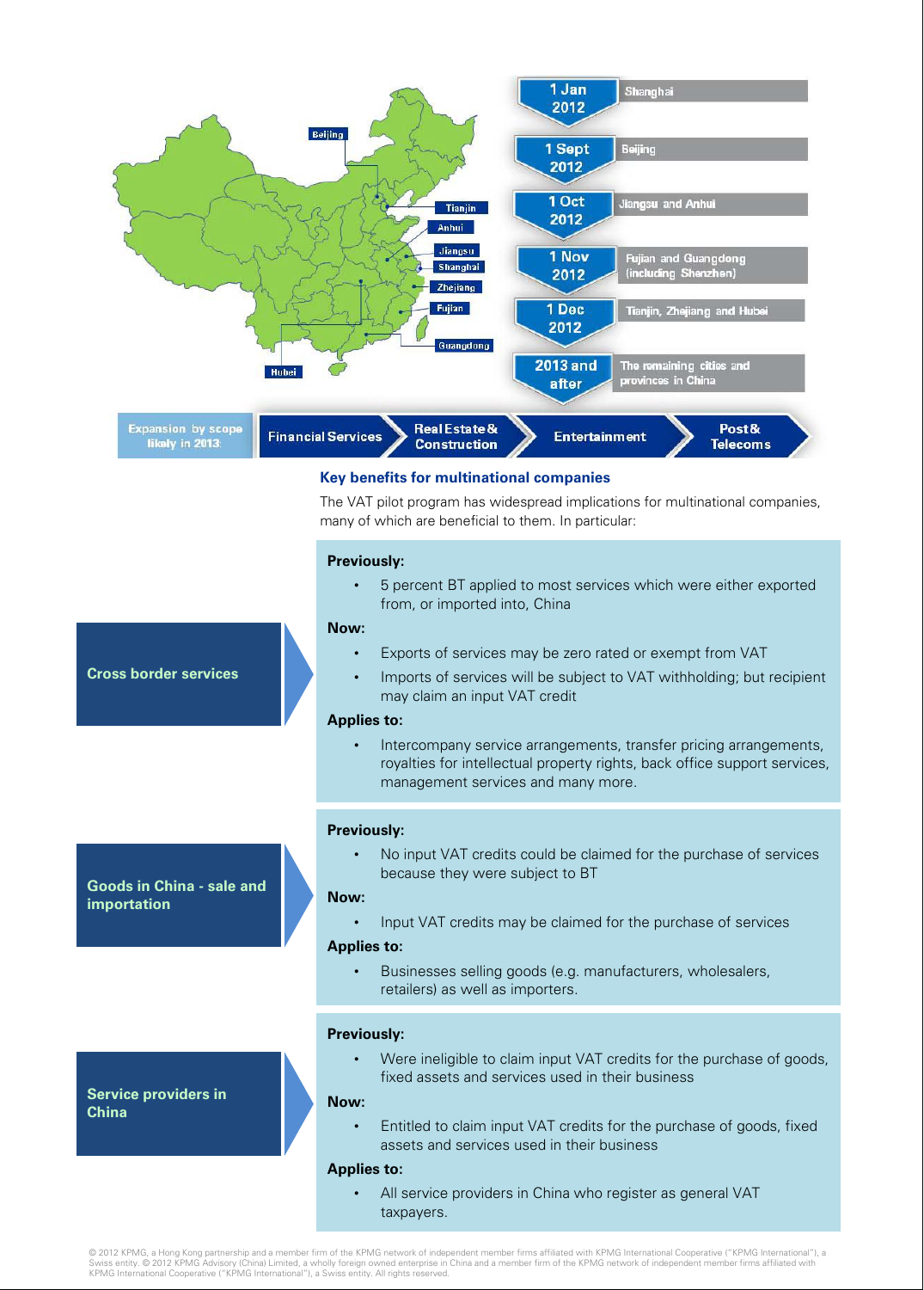### **How we can help**

We can assist your business to take advantage of the reforms with our tailored services:

|                | <b>Your needs</b>                                                                                                                                                                | <b>Our services</b>                                                                                                                                                                                                                                                                                                                                           |
|----------------|----------------------------------------------------------------------------------------------------------------------------------------------------------------------------------|---------------------------------------------------------------------------------------------------------------------------------------------------------------------------------------------------------------------------------------------------------------------------------------------------------------------------------------------------------------|
|                | Understand the impact on your revenue,<br>expenses, profits and cash flow                                                                                                        | Financial impact assessment                                                                                                                                                                                                                                                                                                                                   |
| $\overline{2}$ | Adjust internal control processes and/or<br>information technology (IT) systems to deal with<br>VAT invoice management and controls, and<br>interface with the Golden Tax System | Provision of assistance in design or adjustment of<br>internal control processes and IT systems                                                                                                                                                                                                                                                               |
|                | Evaluate the treatment of cross border services,<br>including between related parties                                                                                            | For outbound services, advice and assistance in<br>securing zero rating or exemption from VAT,<br>including reviewing/amending contracts and<br>intercompany agreements, satisfying procedural<br>requirements, and liaising with the tax authorities.<br>For inbound services, advice and assistance with<br>VAT withholding and eligibility for VAT credits |
|                | Rules for certain industries and transactions are<br>ambiguous, or assistance is required in applying<br>for tax concessions/preferential treatments                             | Provision of assistance in consulting with tax<br>authorities, clarification of unclear issues and<br>applying for tax concessions/preferential<br>treatments                                                                                                                                                                                                 |
| 5 <sup>5</sup> | Understand when an input VAT credit can be<br>claimed, cannot be claimed and when it must be<br>apportioned                                                                      | Advice on when an input VAT credit can and<br>cannot be claimed in relation to purchases,<br>including when apportionment is required                                                                                                                                                                                                                         |
| 6              | Review/evaluate the effectiveness of existing<br>supply chain, which may have been designed<br>under the BT regime                                                               | Provision of tax planning services regarding supply<br>chain evaluation and adjustments to achieve<br>efficiencies                                                                                                                                                                                                                                            |
|                | Ensure your staff, including finance teams, gains<br>VAT knowledge and an understanding of key<br>requirements, risks and opportunities                                          | Provision of training to explain the operation of the<br>VAT pilot scheme, practical implications, local<br>interpretations and implementation issues                                                                                                                                                                                                         |
|                | Ensure you can pass on VAT under contracts with<br>your key customers. Need to ensure you can<br>extract cost savings under contracts with your key<br>suppliers                 | Contract reviews to determine if VAT can be<br>passed on, or drafting of appropriate VAT gross up<br>clauses. Provisions reviewed or inserted to ensure<br>cost savings may be realised.                                                                                                                                                                      |
|                | Identify and rectify any potential errors made in<br>VAT filings, including improvements to be made<br>after the implementation of the VAT pilot program                         | Post-implementation health checks                                                                                                                                                                                                                                                                                                                             |